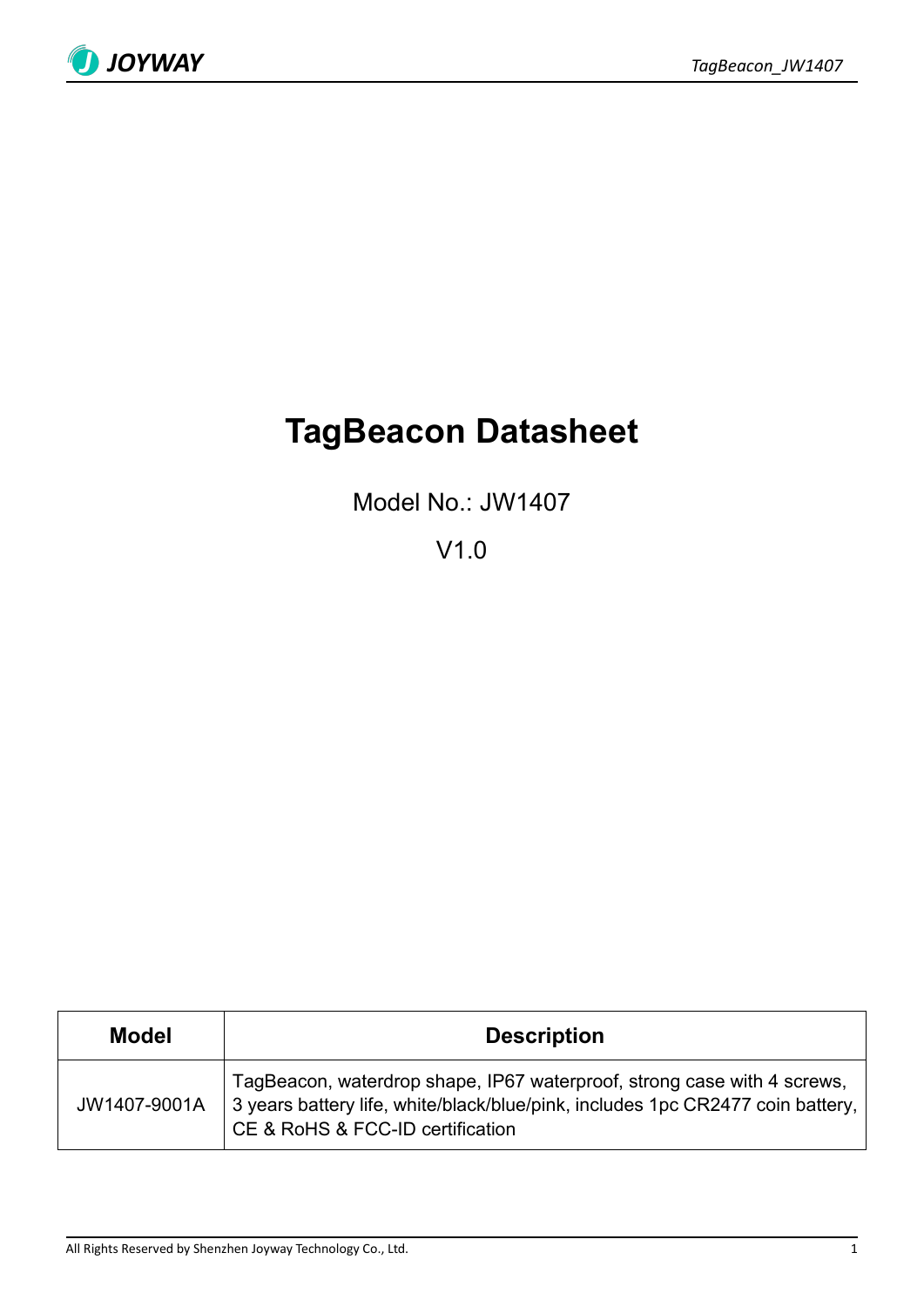The TagBeacon JW1407 is a low energy Bluetooth® 4.2 digital broadcasting device, it is designed for the commercial advertising, indoor location-based service, event monitor, asset tracking etc.

The TagBeacon JW1407 broadcasts standard iBeacon/Eddystone data at regular and adjustable intervals, it can be heard and interpreted by iOS and Android BLE-enabled devices that are equipped with many mobile apps. A BLE gateway can hear and communicate with TagBeacon JW1407 too.

# **FEATURES**

- Programmed standard iBeacon/Eddystone firmware
- 3 years battery lifetime at default settings
- The max. 50 meters advertising distance
- Small size, user-friendly and portable
- Easy to print the logo on the center of top case
- Paste QR code label on bottom case(MAC address etc.)

# - iBeacon MFi License

**CERTIFICATIONS**

- RoHS
- CE Regulations (Included EN300328/301489/60950/62479)
- FCC-ID

# **SPECIFICATION**

JW1407 TagBeacon

#### **Compatibility**

- Supported iOS 7.0+ and Android 4.3+ system;

- Compatible with Apple iBeaconTM standard;
- Compatible with all Bluetooth® 4.2 (BLE) devices;

### Replaceable battery and Battery Level

- Replaceable coin battery;
- Easy to get the real-time battery level notification;

#### Soft Reboot

- Not supported;

### OTA and J-Link

- Upgrade via Over-The-Air not supported;

- Reserved J-Link port on the board for programming;

### Configurable Parameters

- UUID, Major, Minor, Device Name, TX power, Transmission interval etc.

- Special Configuration APP 'Joyway Beacon';
- Transmission Power Levels
- 8 adjustable levels
- Transmission power range: -30dBm to

# +4dBm;

- **Security**
- No password; - AES HW encryption
- **Wearable**
- Key chain / Neck-string option;

### Connection Mode

- Advertising mode, non-connectable;
- Configuration mode, connectable;



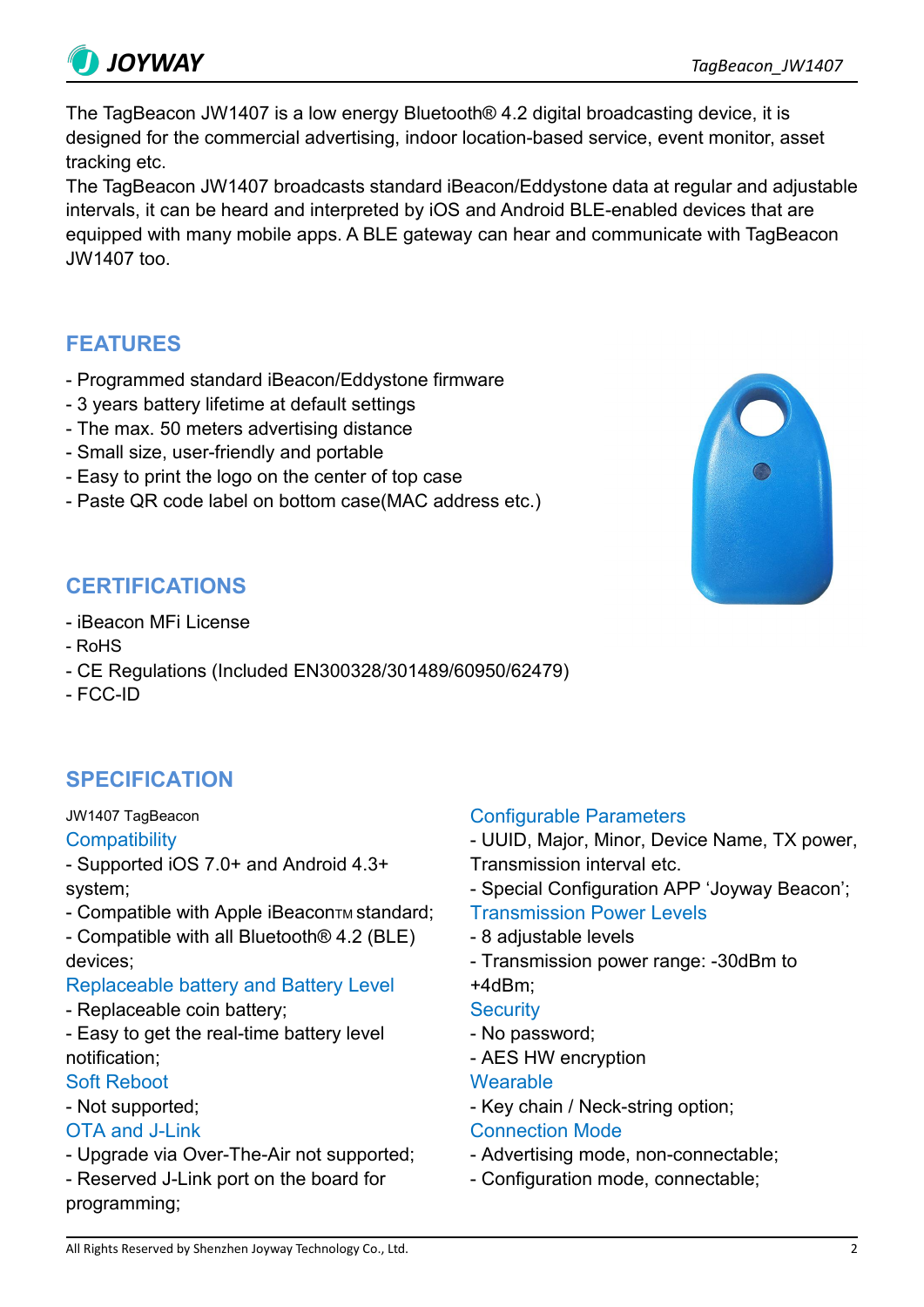

## **ACTIVATE JW1407**

-JW1407 TagBeacon activates once battery is installed. After activated, configure mode last for 30 seconds, then go to iBeacon/Eddystone standard advertising using permanently stored parameters, which will not stop until battery die.

-Reinstall battery to reboot;

## **CONFIGURABLE PARAMETERS**

| <b>Item</b>                  | <b>Default Settings</b>                                        |
|------------------------------|----------------------------------------------------------------|
| <b>UUID</b>                  | 0x59,0x1f,0xcd,0x82, 0xfd,0x55,0x46,0x0b, 0x86,0xd5,0x29,0x6b, |
|                              | 0x1b,0x1e,0x54,0x96                                            |
| Major                        | 2020~2022                                                      |
| Minor                        | $0 - 65532$                                                    |
| <b>TX Power</b>              | 0dBm                                                           |
| <b>Transmission Interval</b> | 1000ms                                                         |
| Device Name                  | JOYWAY (advertise device name only in configure mode)          |

### **ELECTRONIC PARAMETERS**

| <b>Item</b>                 | <b>Value</b>          | <b>Remarks</b>                  |
|-----------------------------|-----------------------|---------------------------------|
| Case Color                  | Black/Blue/White/Pink | Customize color if >= 3000pcs   |
| <b>Battery Model</b>        | 1 x CR2477            | 1pc CR2477 coin battery, 3.0V   |
| <b>Operation Voltage</b>    | $1.8 - 3.6V$          | <b>DC</b>                       |
| <b>Transmission Current</b> | 9.5mA(Max.)           | Test at 0dBm transmission power |
| <b>Transmission Range</b>   | 50 meters             | Maximum                         |
| Antenna                     | 50ohm                 | On board / PCB Antenna          |
| Net Weight                  | 17.5q                 | With battery                    |
| <b>Size</b>                 | 49.5x30x13.5 mm       | Null                            |

### **TECHNICAL SUPPORT**

| <b>Item</b>                | <b>Version</b> | <b>File Name</b>                      | <b>Update Date</b>         |
|----------------------------|----------------|---------------------------------------|----------------------------|
| <b>Datasheet</b>           | V1.0           | JW1407 TagBeacon Datasheet V1.0.pdf   | 30 <sup>th</sup> May, 2022 |
| <b>Instruction</b>         | V1.0           | JW1407 TagBeacon Instruction V1.0.pdf | 30th May, 2022             |
| <b>SDK</b>                 | V1.0           | JoywayLib.Android.zip;                | $30th$ May, 2022           |
|                            |                | JoywayLib.iOS.zip                     |                            |
| <b>Configuration Tools</b> | V1.3.8         | JoywayBeacon.apk                      | 30th May, 2022             |

\* Joyway sales team will send you these documents after the sample arrived.